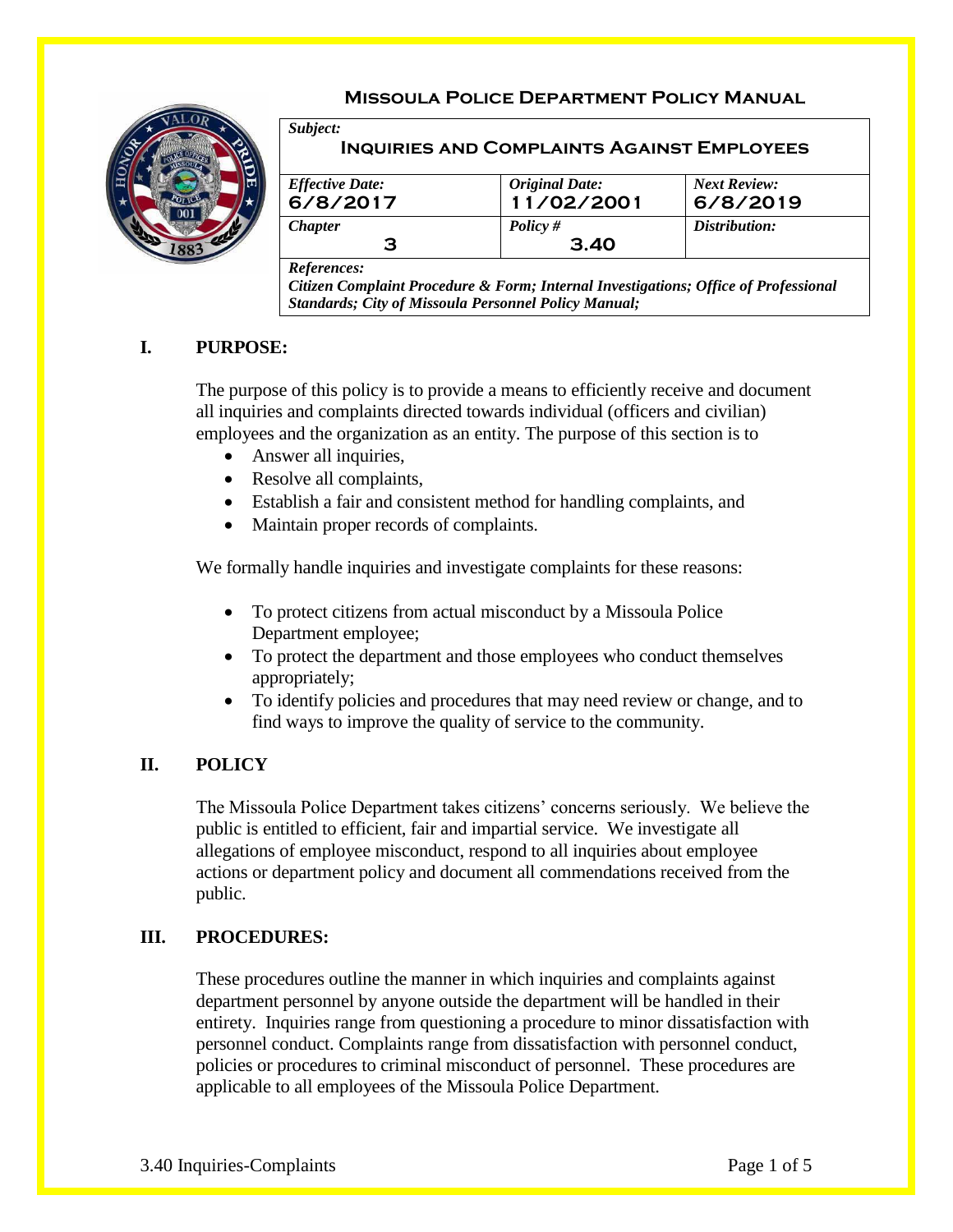# **A. INQUIRY GUIDELINES:**

- 1. All persons contacting the department for the purpose of inquiries will be treated with courtesy and respect.
- 2. Inquiries can be handled by department personnel at any level but should be referred to the Shift Commander if unable to answer the inquiry to the satisfaction of the inquiring party.
- 3. If an inquiry is answered to the satisfaction of the inquiring party, the matter shall be considered closed.
- 4. If a Shift Commander is unable to satisfy the inquiring party, the matter shall be deemed a complaint and complaint procedures should be instituted.

## **B. COMPLAINT GUIDELINES:**

- 1. All persons making complaints against a member of the Missoula Police Department shall be treated with courtesy and respect.
- 2. Preferably, all complaints will be received in writing, upon a form provided by the Police Department for consistency and accountability. This form will be distributed and explained to the complaining party by the on-duty Shift Commander or civilian supervisor, if applicable.
- 3. All complaints are **confidential**. Supervisory and non-supervisory personnel who receive complaints against personnel will treat the information with the utmost confidentiality.
- 4. Personnel who are subjects of complaints, no matter how minor, will be advised as soon as appropriate given the nature of the complaint and what steps are being (were) taken toward resolution and the conclusion.
- 5. Complaints received by the Shift Commander or appropriate supervisor will be handled as follows:
	- a. Advise complaining party of the need to submit their complaint on the department complaint form and that a rated officer will be recontacting them as part of our follow-up procedure.
	- b. If the receiving officer is a non-rated officer, he/she will pass on the written complaint information to the next rated officer.
	- c. Rated officers receiving written complaints will immediately notify the department Staff members.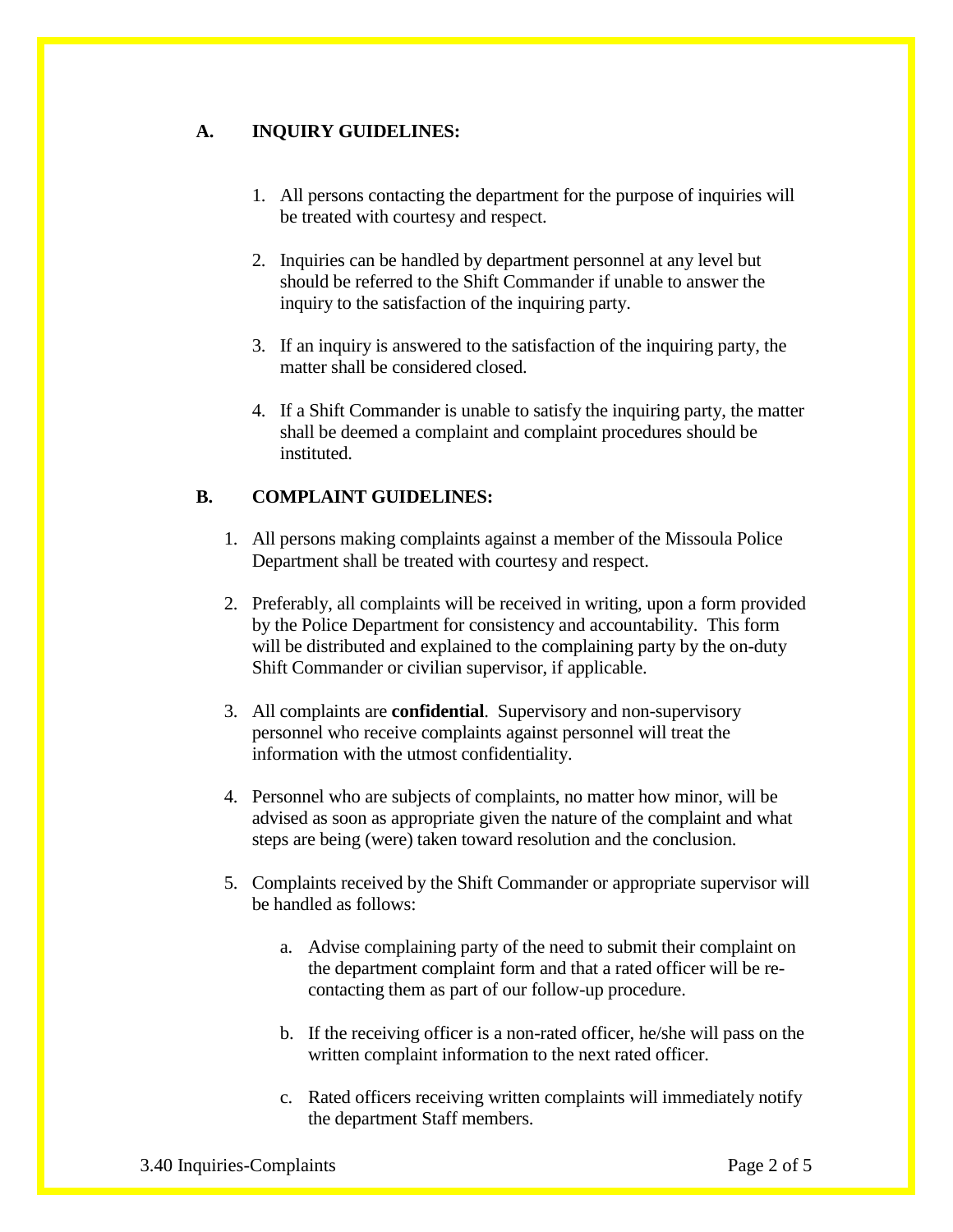- d. Only a rated officer will advise the officer of the complaint against him/her.
- 6. Upon resolution of each complaint, the Assistant Chief of Police will draft a letter of notification to the complainant, advising the finding of the complaint. No mention shall be made to the specific discipline imposed (if any) due to employee confidentiality requirements. The letter shall mention the automatic review of the finding by the Police Commission on behalf of the Mayor.
- 7. Persons who wish to file their complaint outside the Police Department should be referred to the Mayor's Office.
- 8. Referrals to the Mayor's Office will be made only when the complaining party requests an alternate avenue, not as a matter of course.
- 9. The Missoula Police Commission, on behalf of the Mayor, will review all complaints and their resolutions quarterly in accordance with the Complaint Review Policy.

#### **MINOR COMPLAINTS:**

Any complaint will be investigated by a rated officer or the appropriate civilian supervisor. If the first or second level supervisor (Sgt. or Lt.) can resolve the complaint to the satisfaction of the complaining party, the matter doesn't need any further investigation.

Summary of complaint and manner of resolution will be completed on the complaint form and forwarded to the Assistant Chief within fourteen (14) days. Permission must be sought from the Chief or Assistant Chief to extend that time limit.

If the rated supervisor cannot resolve the complaint to the satisfaction of the complaining party, confer with Division Captain for guidance and assistance.

#### **MAJOR COMPLAINTS:**

Any complaint with possibility of punitive action more extreme than a counseling session will be investigated by a rated officer who shall confer with the Division Captain before proceeding further to ensure that all actions taken are in accordance with City of Missoula and Department Policies and collective bargaining agreements.

### **CRIMINAL COMPLAINTS:**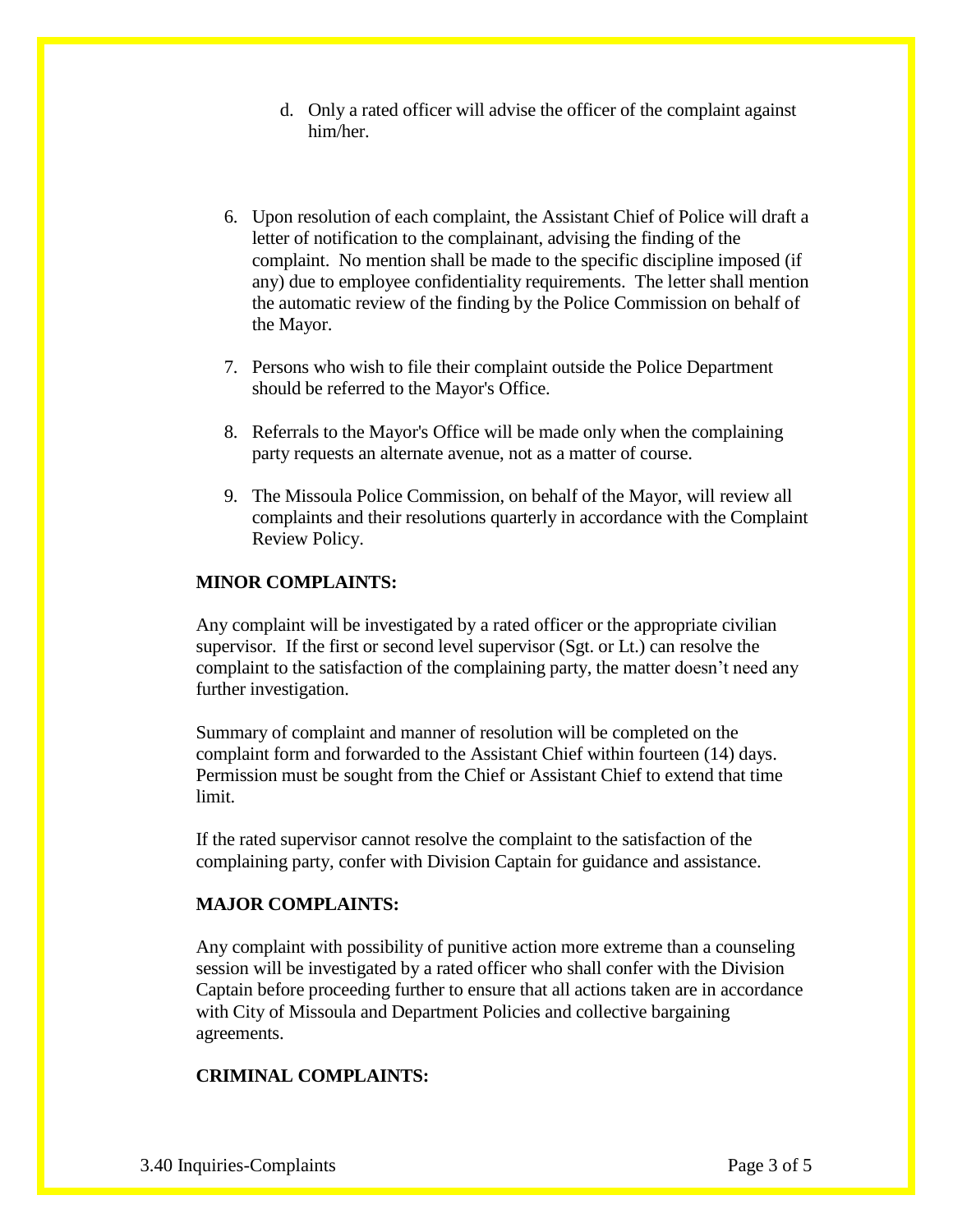If the Receiving Officer has reason to believe any complaint deals with possible criminal activity, the information will be passed through the chain of Command to the Division Captain as soon as possible. Criminal allegations may be investigated by an outside agency.

### **INQUIRIES AND COMPLAINTS RECEIVED BY STAFF OFFICERS:**

Many people request an audience with the Chief (in his absence, the next highest rank); as a result many complaints are received by a Staff level officer. When that happens, they will:

Attempt to immediately answer any inquiries. If a complaint can't be resolved immediately, the complaint process will be implemented in the same manner as above and assigned to a Lieutenant for investigation.

 $\star$  Staff Officers will adhere to the chain of command in contacting subordinate officers regarding complaints.

## **RESOLUTION**

All complaints will be resolved in one of following ways:

**EXONERATED** - The acts that formed the basis for the complaint or allegation did occur, but were justified, lawful, and proper according to departmental policy or standard operating procedures.

**NOT SUSTAINED** - The investigation failed to discover sufficient evidence to clearly prove or disprove the allegations made.

**SUSTAINED** - The investigation disclosed a preponderance of evidence to prove the allegation(s) made.

**UNFOUNDED** - The investigation conclusively proved that the act or acts complained of did not occur. This finding also applies when individual officer(s) or employee(s) named were not involved in the act or in acts which may have occurred, or when the acts were committed or possibly committed by persons other than Missoula Police officers or employees.

**NO FINDING** - The investigation cannot proceed because the complainant failed to disclose promised information to further the investigation; or the complainant wishes to withdraw the complaint or the complainant is no longer available for clarification. This finding may also be used when the information provided is not sufficient to determine the identity of the officer(s) or employee(s) involved.

**INQUIRY** - If during the investigation, it is determined that a citizen is merely requesting clarification of a policy or procedure, that complaint, with the concurrence of the investigating supervisor's commanding officer, may be considered an Inquiry.

# **FORMAT**